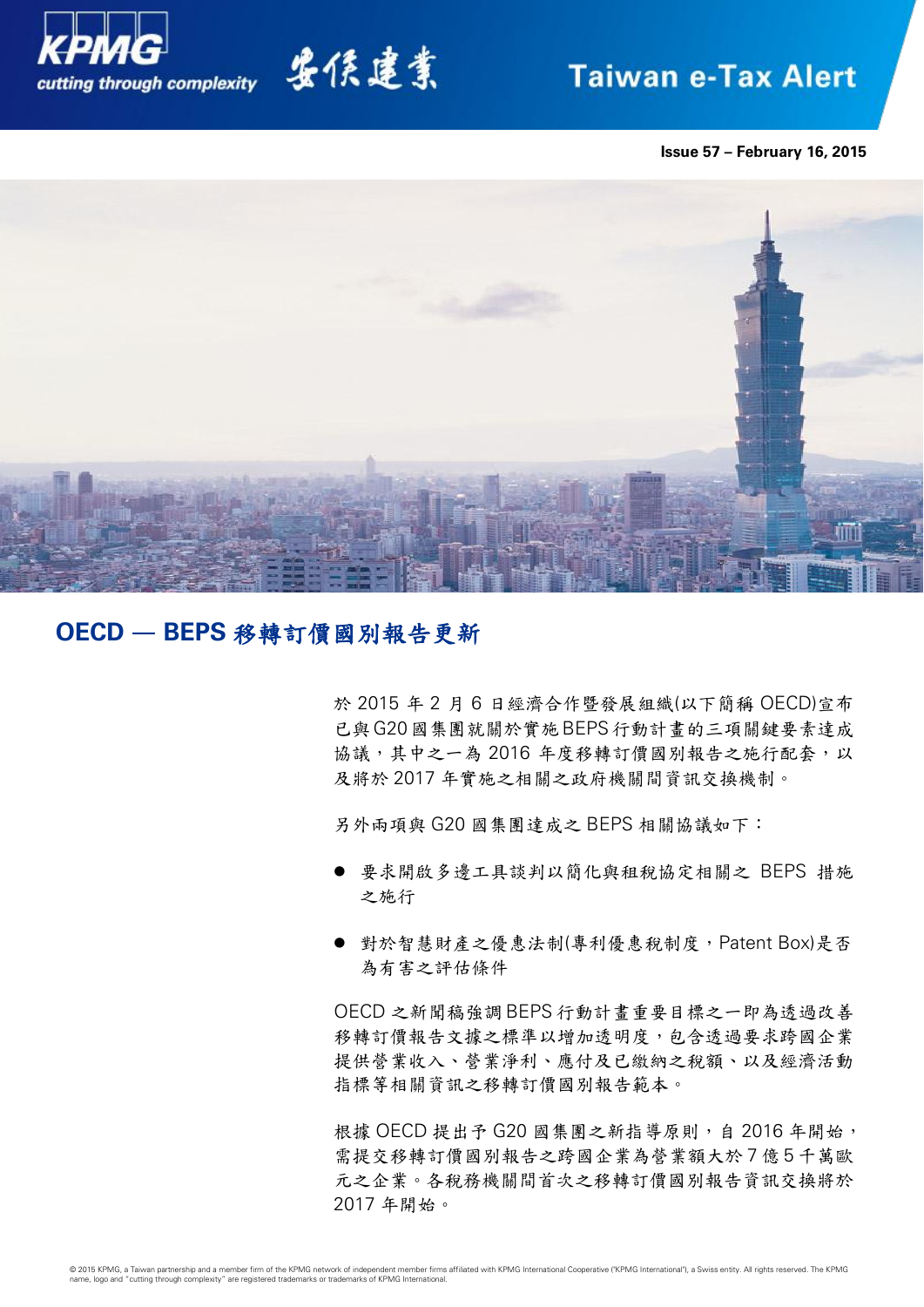OECD 瞭解各國特別強調稅務資料保密性之重要性,並於指導原 則中確認各稅務機關間分享移轉訂價國別報告之主要方法,係透 過稅務資訊之自動交換、依據如雙邊租稅協定等政府機關間之資 訊交換機制、按照多邊公約於相互協議上之協助或是稅務資訊交 換協議。

在某些特定的例外下,次要的方法包含當地國檔案也可能被使 用。

### **KPMG** 觀察及建議

根據 OECD 提出予 G20 國集團之新指導原則, 自 2016 年開始, 需提交移轉訂價國別報告之跨國企業為營業額(指集團合併營業 收入)大於 7 億 5 千萬歐元(約新台幣 270 億)之企業,若集團子公 司之當地國欲取得相關資料,亦可透過正式資訊交換渠道取得。

OECD 設此門檻主係慮及平衡企業之遵循成本與稅捐機關之利 益,此建議門檻估計可排除約 85%~90%的企業,但超過門檻需 申報之跨國企業合併營收已占全球 90%營收。OECD 將於 2020 年重新審視門檻標準並決定是否須提供額外資訊。已知有數個主 要大國表態將同意採行。

謹建議合併營收超過此門檻之本國跨國企業,除應持續關注此一 國際租稅發展,並及早準備因應,如重新檢視集團內移轉訂價政 策及準備相關文據。

作者:**KPMG Global Transfer Pricing Services** 譯者:張芷執業會計師、林嘉彥副總、丁傳倫副總